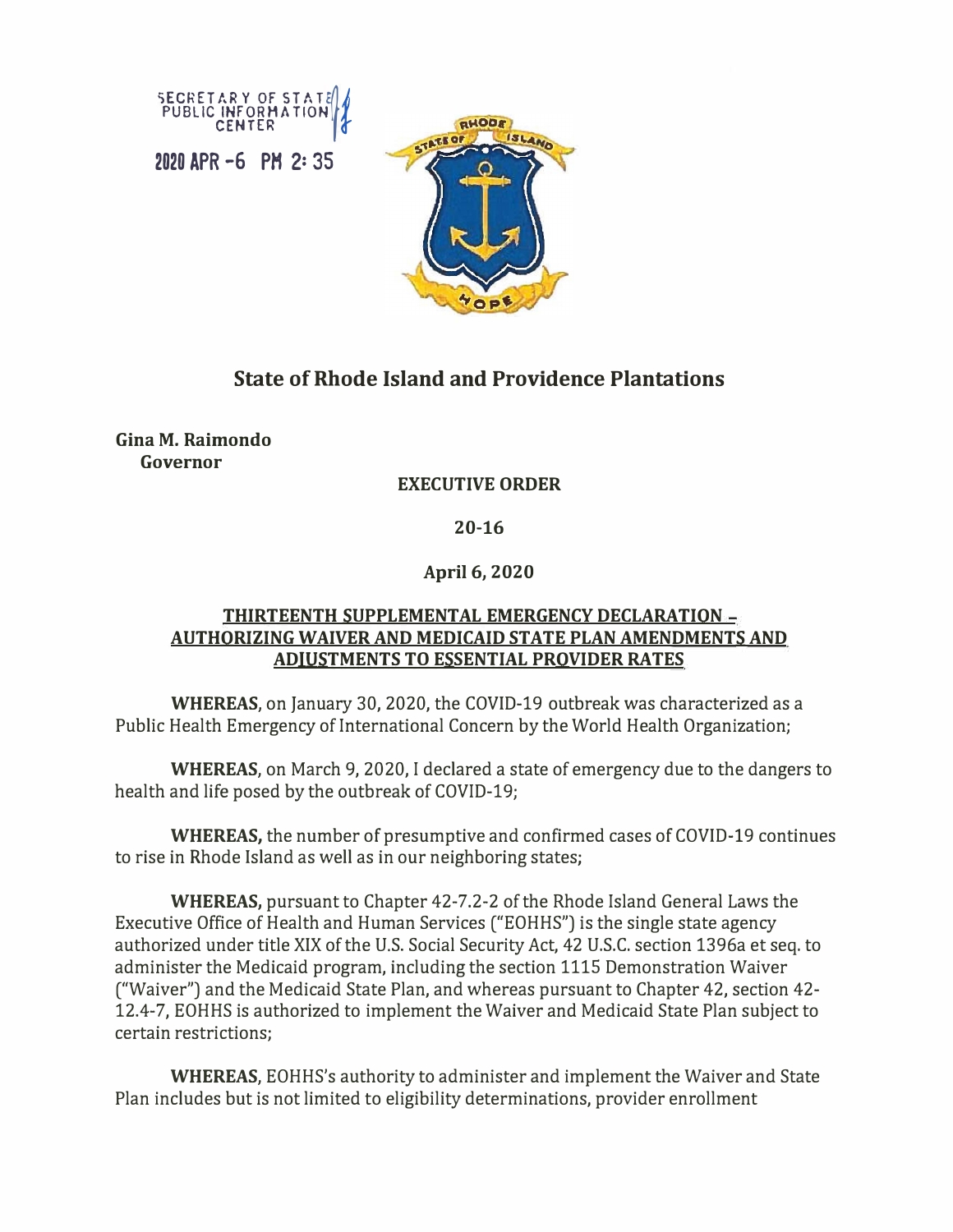Executive Order 20-16 April 6, 2020 Page 2

processes, frequency and/or duration of eligibility redeterminations, level of care or service authorizations, coverage of benefits not otherwise covered by Medicaid, rate methodologies and structures for Medicaid funded services, retainer payments to Medicaid certified providers and ensuring that an individual's Medicaid funding, supports and services are available in various or different service delivery locations and modalities;

**WHEREAS,** pursuant to Chapter 40, sections 40-8-13.4, 40-8-19 and 40-8.9-9 and Chapter 35-17 of the Rhode Island General Laws, EOHHS, as the designated single state agency, has the authority under the above referenced statutes and through the Caseload Estimating Conference and State Budget process, in collaboration with the Office of Management and Budget (0MB), to establish and promulgate rates for the payment of certain health care and social service providers that serve the members and clients of EOHHS agencies;

**WHEREAS,** the escalating COVID-19 public health emergency is placing extraordinary demands on critical health care providers that provide medically necessary care for patients affected by COVID-19, while at the same time the financial stability of these providers is at risk as procedures and appointments that would otherwise provide a revenue stream must be canceled in order to accommodate anticipated COVID-19 demand or due to limitations resulting from social distancing protocols;

**WHEREAS,** the COVID-19 public health emergency has unexpectedly made the delivery of critical services by health and human service providers more difficult and costly, and whereas these services are necessary to keep vulnerable individuals with needs for behavioral health and long term care services and supports safe in their homes or residences so as not to further exacerbate demand on the state's hospitals;

**WHEREAS,** existing program and service rates do not contemplate the increased costs, changes in utilization patterns, or the need for alternative methods of care delivery resulting from the COVID-19 public health emergency, and the shortage of available direct care workers and providers poses a further challenge to the continued operation of these critically important providers;

**WHEREAS,** as a consequence of these developments, EOHHS will need the ability to rapidly and flexibly adjust the rates and the manner in which it pays providers of health and human services to ensure that these providers are able to continue to provide critical services to the residents of the state and its agencies; and

**WHEREAS,** Rhode Island General Laws§ 30-15-9(e)(I) authorizes the suspension of any regulatory statute prescribing the procedures for conducting state business, or the orders, rules, or regulations of any state agency, if strict compliance with the provisions of any statute, order, rule, or regulation would in any way prevent, hinder, or delay necessary action in coping with this emergency.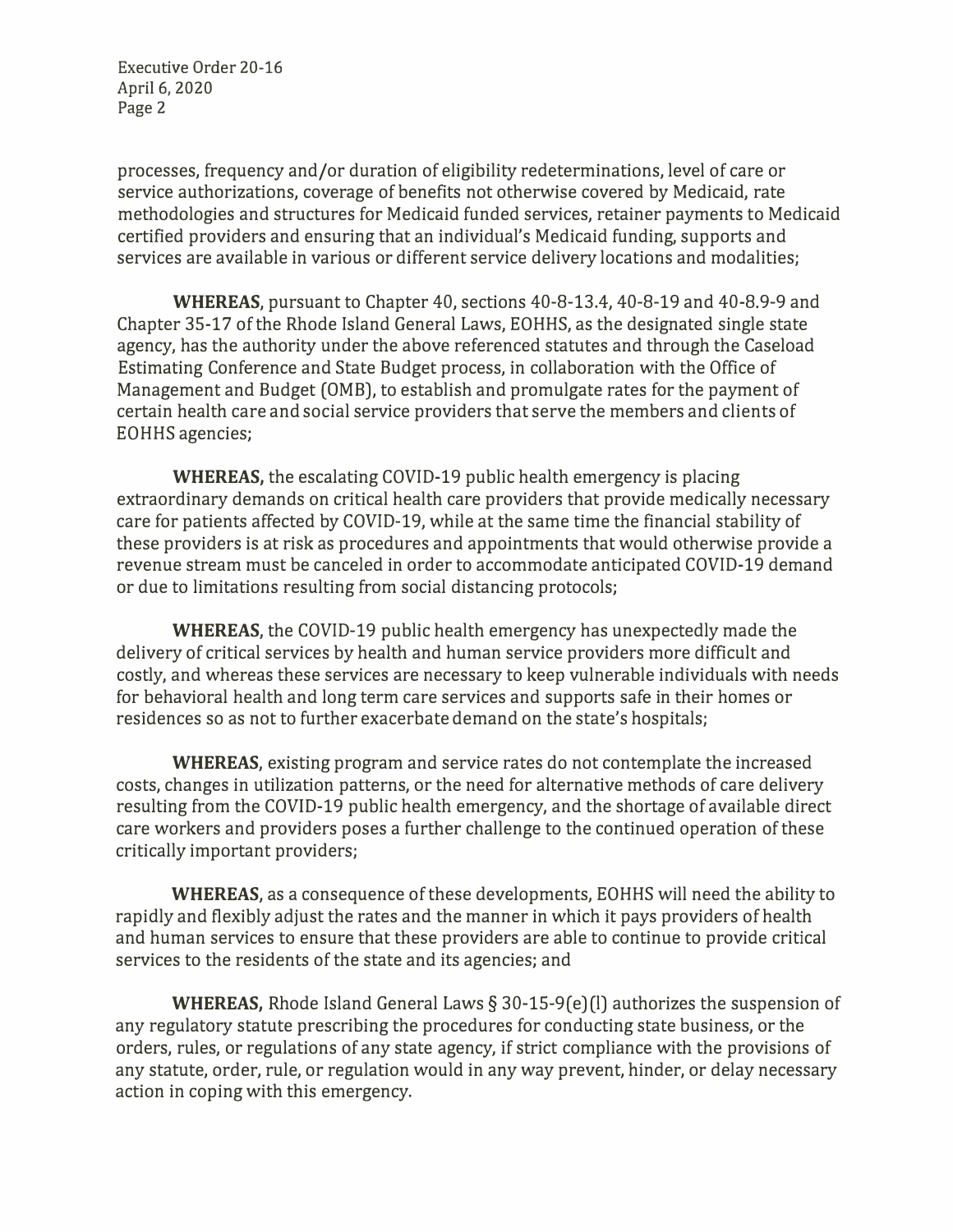Executive Order 20-16 April 6, 2020 Page 3

**NOW THEREFORE, I, GINA M. RAIMONDO,** by virtue of the authority vested in me as Governor of the State of Rhode Island and Providence Plantations, pursuant to Article IX of the Rhode Island Constitution and the Rhode Island General Laws, including, but not limited to, Title 30, Chapter 15, do hereby order and direct the following:

- 1. The provisions of section 42-12.4-7(1) & (2) of the Rhode Island General Laws are hereby suspended. The EOHHS shall seek permission from the Centers for Medicaid and Medicare Services ("CMS") to implement a temporary Waiver and/or amend the existing 1115 Waiver demonstration, amend the State Plan or implement or modify any related rule or regulation.
- 2. The EOHHS shall implement changes to the Waiver and Medicaid State Plan. Such temporary changes may include, but are not limited to, eligibility determinations, the provider enrollment processes, the frequency and/or duration of eligibility redeterminations, level of care or service authorizations, temporary coverage of uninsured individuals, temporary coverage of benefits not otherwise covered by Medicaid, temporary rate changes for Medicaid funded services, retainer payments to Medicaid certified providers, the utilization of and enhancement in rates for telephonic and video services and outreach to persons served and patients, ensuring that an individual's Medicaid funding, supports and services remain available to them in a new or different service delivery locations or through a different service delivery modality.
- 3. The EOHHS shall designate, subject to my approval, classes of health and human services providers that EOHHS determines (1) are facing extraordinary demand due to the COVID-19 public health emergency while at the same time suffering disruption to their normal course of operation; (2) are necessary to keep vulnerable individuals safe in their homes or residences in order to prevent further demands on the State's critical heath care providers; or (3) are human services providers that have been forced to respond to the unique and unanticipated circumstances of the COVID-19 pandemic by altering modalities of service delivery in ways not contemplated by their current rate structure.
- 4. For the designated classes of providers that I authorize and approve, EOHHS is relieved from the requirements and processes concerning changes to provider rate and payment methodologies and arrangements contained in Chapter 40, sections 40-8-13.4, 40-8-19 and 40-8.9-9 and Chapter 35-17 of the Rhode Island General Laws, subject to the review and approval of the Director of 0MB, to issue temporary rates and retainer payments and adjustments, and to establish new rate and payment methodologies and arrangements to reflect the new modalities through which providers are delivering their services during the duration and aftermath of this COVID-19 emergency.